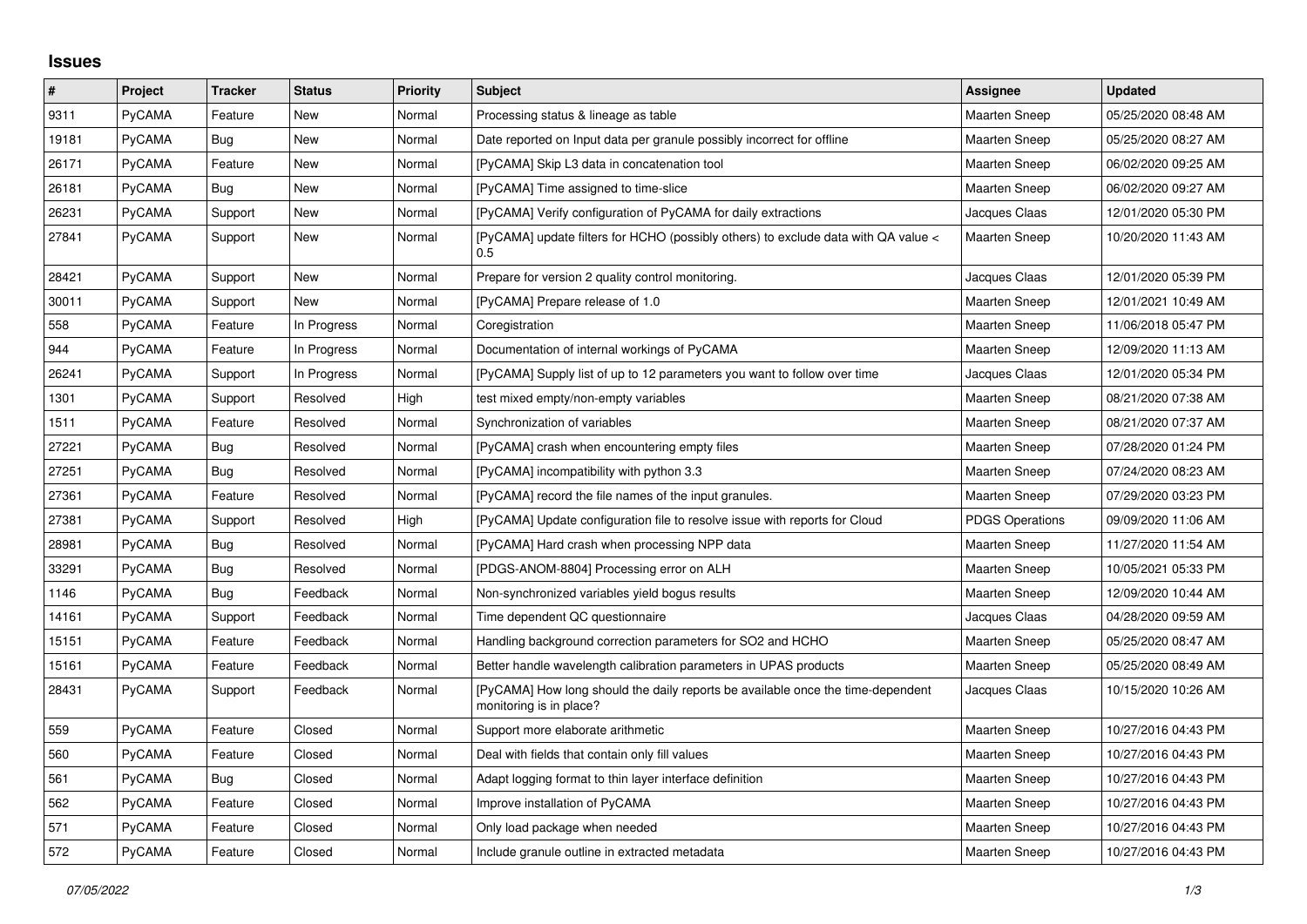| $\sharp$ | Project       | <b>Tracker</b> | <b>Status</b> | <b>Priority</b> | Subject                                                                 | <b>Assignee</b>      | <b>Updated</b>      |
|----------|---------------|----------------|---------------|-----------------|-------------------------------------------------------------------------|----------------------|---------------------|
| 573      | PyCAMA        | Feature        | Closed        | Normal          | Explicitly record which irradiance was used                             | Maarten Sneep        | 10/27/2016 04:43 PM |
| 575      | PyCAMA        | Feature        | Closed        | Normal          | Data format: avoid using VLEN data whenever possible.                   | <b>Maarten Sneep</b> | 10/27/2016 04:43 PM |
| 589      | PyCAMA        | Bug            | Closed        | Normal          | Correctly read two versions of the same product.                        | <b>Maarten Sneep</b> | 10/27/2016 04:43 PM |
| 628      | PyCAMA        | Feature        | Closed        | Normal          | Do not limit analysis to pixels where all data is valid.                | <b>Maarten Sneep</b> | 10/27/2016 04:43 PM |
| 650      | PyCAMA        | Feature        | Closed        | Normal          | Define input XML file                                                   | <b>Maarten Sneep</b> | 10/27/2016 04:43 PM |
| 651      | PyCAMA        | Feature        | Closed        | Normal          | Switch to Python 3                                                      | <b>Maarten Sneep</b> | 10/27/2016 04:43 PM |
| 657      | PyCAMA        | Feature        | Closed        | Normal          | File selection based on list of inputs in joborder file                 | Maarten Sneep        | 10/27/2016 04:43 PM |
| 670      | PyCAMA        | Feature        | Closed        | Normal          | Allow each variable to have a different number of bins                  | Maarten Sneep        | 10/27/2016 04:43 PM |
| 677      | PyCAMA        | Feature        | Closed        | Normal          | Event counting                                                          | Maarten Sneep        | 10/27/2016 04:43 PM |
| 678      | PyCAMA        | Feature        | Closed        | Normal          | Collect scanline-independent variables                                  | <b>Maarten Sneep</b> | 10/27/2016 04:43 PM |
| 679      | <b>PyCAMA</b> | Feature        | Closed        | Normal          | Collect support variables as keyword argument for filter functions      | <b>Maarten Sneep</b> | 10/27/2016 04:43 PM |
| 943      | PyCAMA        | Feature        | Closed        | Normal          | Documentation (User manual)                                             | <b>Maarten Sneep</b> | 10/27/2016 04:43 PM |
| 945      | <b>PyCAMA</b> | Feature        | Closed        | Urgent          | Switch from netCDF4 to h5py                                             | <b>Maarten Sneep</b> | 10/27/2016 04:43 PM |
| 950      | PyCAMA        | Feature        | Closed        | Normal          | Turn off auto mask and scale in netCDF4 when reading uint8 variables    | Maarten Sneep        | 10/27/2016 04:43 PM |
| 951      | PyCAMA        | Feature        | Closed        | Normal          | Add mode                                                                | <b>Maarten Sneep</b> | 10/27/2016 04:43 PM |
| 952      | PyCAMA        | Feature        | Closed        | Normal          | Add detection of inconsistencies in the configuration                   | Maarten Sneep        | 10/25/2017 01:20 PM |
| 953      | PyCAMA        | Bug            | Closed        | Normal          | Increase robustness                                                     | <b>Maarten Sneep</b> | 10/27/2016 04:43 PM |
| 954      | PyCAMA        | Feature        | Closed        | Normal          | Update license to standard BSD                                          | <b>Maarten Sneep</b> | 10/27/2016 04:43 PM |
| 955      | PyCAMA        | Feature        | Closed        | Normal          | Add progress messages                                                   | <b>Maarten Sneep</b> | 10/27/2016 04:43 PM |
| 956      | PyCAMA        | Feature        | Closed        | Normal          | Clean up display of matrices in report                                  | Maarten Sneep        | 10/27/2016 04:43 PM |
| 957      | PyCAMA        | Support        | Closed        | Normal          | Monitor the performance of PyCAMA                                       | Maarten Sneep        | 11/30/2018 01:11 PM |
| 958      | PyCAMA        | Bug            | Closed        | Normal          | Using the configured title in the reports.                              | <b>Maarten Sneep</b> | 01/10/2017 10:52 AM |
| 992      | PyCAMA        | Feature        | Closed        | Normal          | Indicate per variable in which mode(s) that variable is available       | Maarten Sneep        | 12/15/2016 01:18 PM |
| 1026     | <b>PyCAMA</b> | Feature        | Closed        | Normal          | Option to exclude variable from the scatter plots.                      | <b>Maarten Sneep</b> | 03/13/2017 04:42 PM |
| 1028     | PyCAMA        | Feature        | Closed        | Normal          | Configure SO2 to select the correct field depending on index and window | Pascal Hedelt        | 11/30/2018 01:11 PM |
| 1145     | PyCAMA        | Bug            | Closed        | High            | 'too many open files' error                                             | <b>Maarten Sneep</b> | 03/13/2017 04:42 PM |
| 1226     | PyCAMA        | <b>Bug</b>     | Closed        | Normal          | Additional data bug in transform object (HCHO and SO2)                  | <b>Maarten Sneep</b> | 06/13/2017 02:00 PM |
| 1227     | PyCAMA        | Bug            | Closed        | Normal          | 'KeyError' exception when there is no valid data in a run               | Maarten Sneep        | 06/13/2017 02:00 PM |
| 1237     | PyCAMA        | Bug            | Closed        | Normal          | Correctly handle zero-length files                                      | <b>Maarten Sneep</b> | 06/13/2017 02:00 PM |
| 1240     | PyCAMA        | Bug            | Closed        | Normal          | Along track plot and fill values                                        | Maarten Sneep        | 06/13/2017 02:00 PM |
| 1281     | PyCAMA        | Bug            | Closed        | Normal          | If a unit is empty in the config, it ends up in the plot as "[b'1']"    | Maarten Sneep        | 08/04/2017 02:41 PM |
| 1291     | PyCAMA        | Feature        | Closed        | Normal          | Reconsider handling of all empty variables.                             | Maarten Sneep        | 08/04/2017 02:41 PM |
| 1391     | PyCAMA        | Feature        | Closed        | Normal          | Switch to scientific notation on the colour bars.                       | Maarten Sneep        | 10/25/2017 01:20 PM |